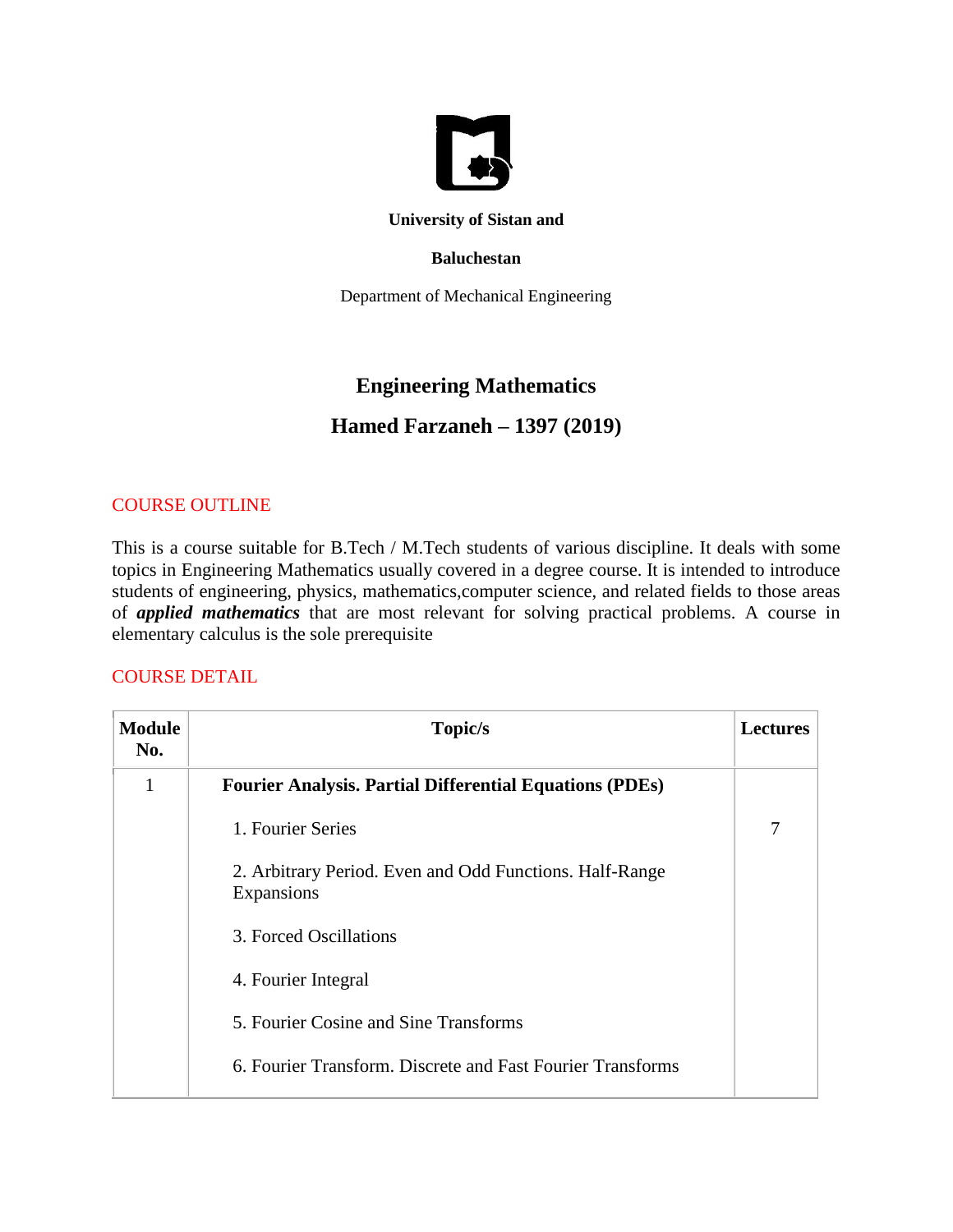|                | 7. Tables of Transforms                                                                 |                |
|----------------|-----------------------------------------------------------------------------------------|----------------|
| $\overline{2}$ | <b>Partial Differential Equations (PDEs)</b>                                            |                |
|                | 1. Basic Concepts of PDEs                                                               | $\overline{7}$ |
|                | 2. Modeling: Vibrating String, Wave Equation                                            |                |
|                | 3. Solution by Separating Variables. Use of Fourier Series                              |                |
|                | 4. D'Alembert's Solution of the Wave Equation. Characteristics                          |                |
|                | 5. Modeling: Heat Flow from a Body in Space. Heat Equation                              |                |
|                | 6. Heat Equation: Solution by Fourier Series.                                           |                |
|                | Steady Two-Dimensional Heat Problems. Dirichlet Problem                                 |                |
|                | 7. Heat Equation: Modeling Very Long Bars.                                              |                |
|                | Solution by Fourier Integrals and Transforms                                            |                |
|                | 8. Modeling: Membrane, Two-Dimensional Wave Equation                                    |                |
|                | 9. Rectangular Membrane. Double Fourier Series                                          |                |
|                | 10. Laplacian in Polar Coordinates. Circular Membrane. Fourier-<br><b>Bessel Series</b> |                |
|                | 11. Laplace's Equation in Cylindrical and Spherical Coordinates.<br>Potential           |                |
|                | 12. Solution of PDEs by Laplace Transforms                                              |                |
| 3              | <b>Complex Analysis</b>                                                                 | $\overline{4}$ |
|                | 1. Complex Numbers and Their Geometric Representation                                   |                |
|                | 2. Polar Form of Complex Numbers. Powers and Roots                                      |                |
|                | 3. Derivative. Analytic Function                                                        |                |
|                | 4. Cauchy–Riemann Equations. Laplace's Equation                                         |                |
|                | 5. Exponential Function                                                                 |                |